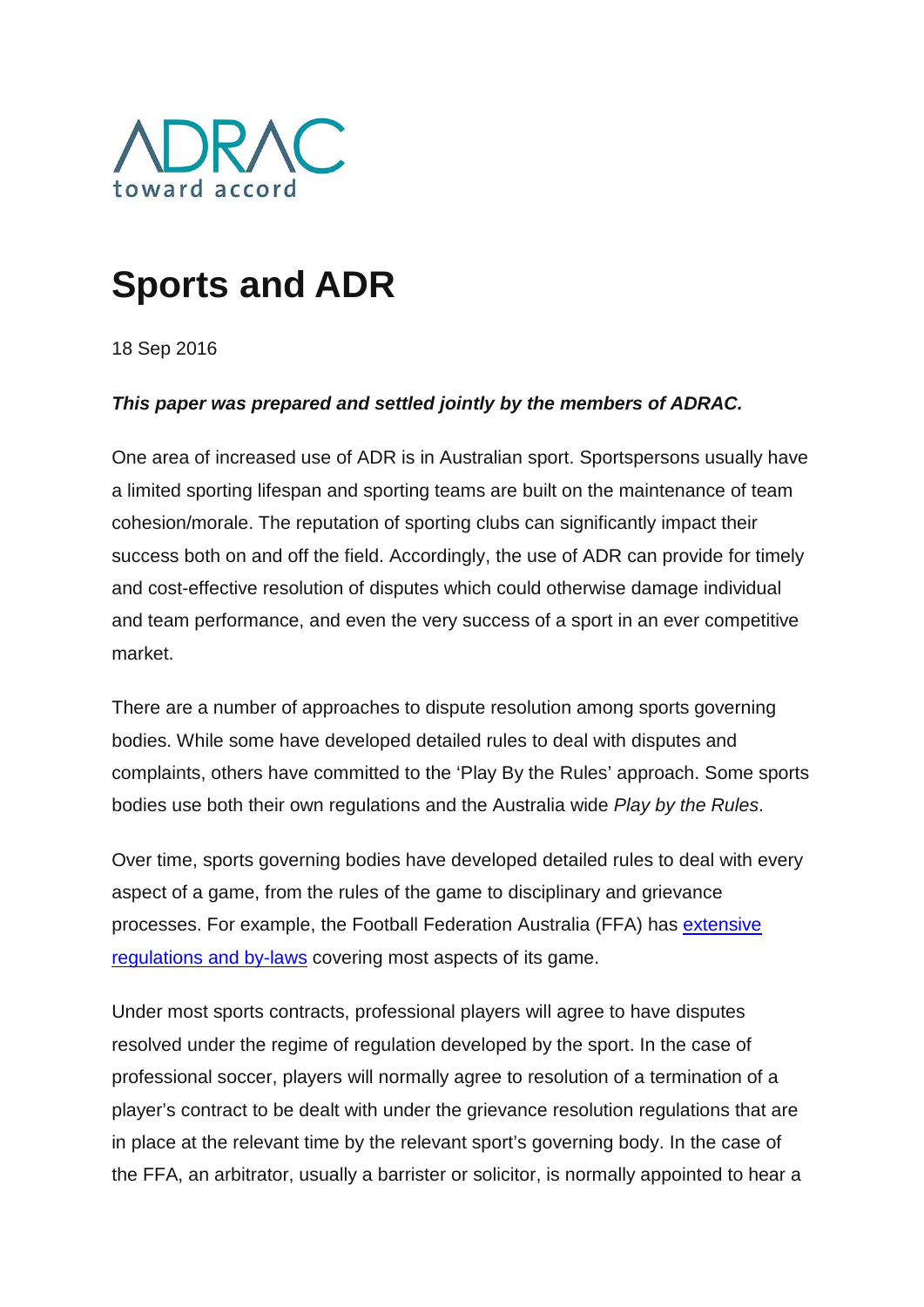dispute under its grievance resolution regulations, and to make a determination of the dispute in writing. These types of arbitral hearings will resolve a dispute within a short time period, usually behind closed doors, with no or very limited recourse to the courts. The parties are encouraged whenever possible to settle their differences without the need for a determination.

In Western Australia, sports associations are encouraged to follow the *Play by the Rules* guidelines, that is, to contact the Member Protection Information Officer for early intervention and to discuss suitable intervention beyond *Play by the Rules* with Officers of the WA Sports Federation. It is at this stage that ADR is considered.

Therefore, ADRAC acknowledges that sports governing bodies have quite successfully set up their own regulatory systems to manage their respective sports, and disputes are in a large part resolved quickly and efficiently. Equally, ADRAC believes that sports governing bodies could benefit by adding additional ADR options into their regulations, building on (for example) the approach by *Play by the Rules*, to enable disputes to be resolved through more facilitative or advisory processes. ADRAC believes that there is still a lot of room for greater use of flexible ADR options in sports and would welcome comment as to how they might be usefully employed in resolving some sporting disputes. It should also be noted that sports stakeholders are not limited to just players and clubs - fans are equally important.

A good example was the soccer fan dispute in late 2015 which significantly affected the A-league, with a number of games boycotted by fans. This dispute arose from the objection by fans to the way the FFA banned some football fans for alleged misconduct, and the appeals process managed by the FFA, which according to fans was not fair. As the dispute with fans escalated, the FFA determined that the appeals process surrounding the banning of fans was to be reviewed. It is possible that this dispute, which affected the A-League significantly at the time, might have been resolved earlier through the use of a more facilitative ADR process.

Finally, ADRAC notes that governing bodies overseas have in some areas developed hybrid ADR processes to resolves disputes. ADRAC queries whether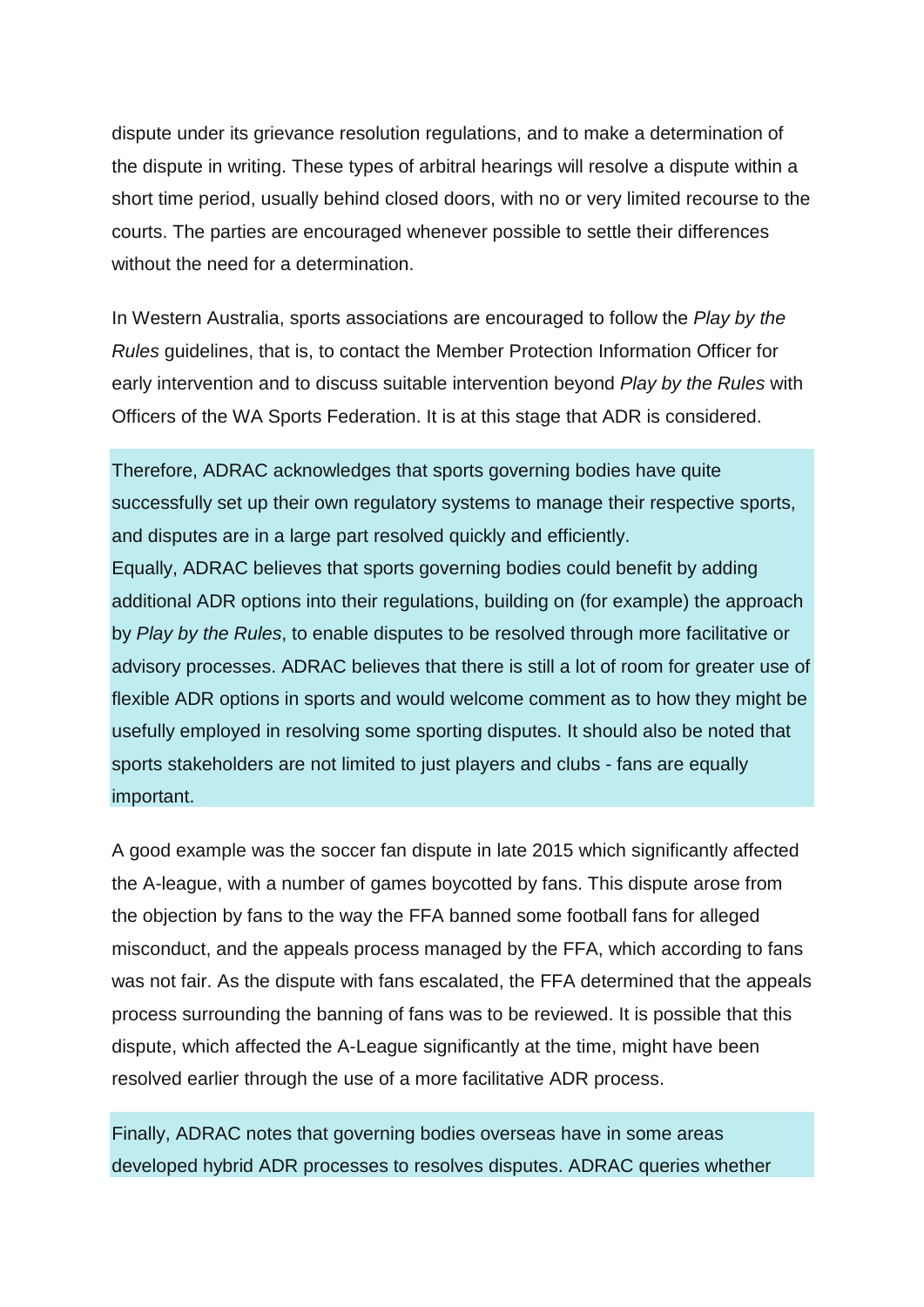Australian sport might benefit from such hybrid processes which are briefly outlined below, and seeks any comments on whether sporting bodies or the wider Australian community might benefit from their use in certain situations, or whether they are in fact utilised at present.

Hybrid process, also known as combined resolution or blended process, is a combination of a number of traditional ADR processes. The benefit of this approach is that it allows for a more tailored approach to be used depending on the situation. Some of the popular hybrid processes are described below:

*Mediated-Arbitration (Med-Arb)*: The parties agree ahead of time that if there is an impasse, the mediator concludes the mediation and begins arbitration either immediately or at a pre-determined future date. The mediator will act as an arbitrator and gives a binding award or judgment.

*Arbitration-Mediation (Arb-Med)*: Similar to Med-Arb, the process combines arbitration and mediation, but changes the order. In Arb-Med, the matter commences with a pre-arbitration hearing, where the arbitrator makes a determination and provides reasons. However, this decision is not disclosed to the parties at this stage. The matter will then go to mediation for resolution between parties. If mediation is unsuccessful, the initial decision from the hearing is revealed and parties are bound by it.

*MEDALOA (Mediation and Last Offer Arbitration)*: This approach is commonly known as **baseball arbitration** as it is commonly used to resolve baseball salaries. In this approach, if mediation is unsuccessful, a mediator considers each party's 'last offer' and makes a decision for the most reasonable offer. The mediator's discretion only allows him/her to pick either one or the other position, but at no point in between. The mediator's decision takes the form of a binding award or judgment.

*Night time baseball mediation* is a variation of the baseball arbitration approach often referred to as **golf arbitration**. The mediator writes down what he/she believes to be the fairest, most reasonable and realistic final conclusion, either in monetary or non-monetary terms, on all claims and counterclaims. The mediator keeps this final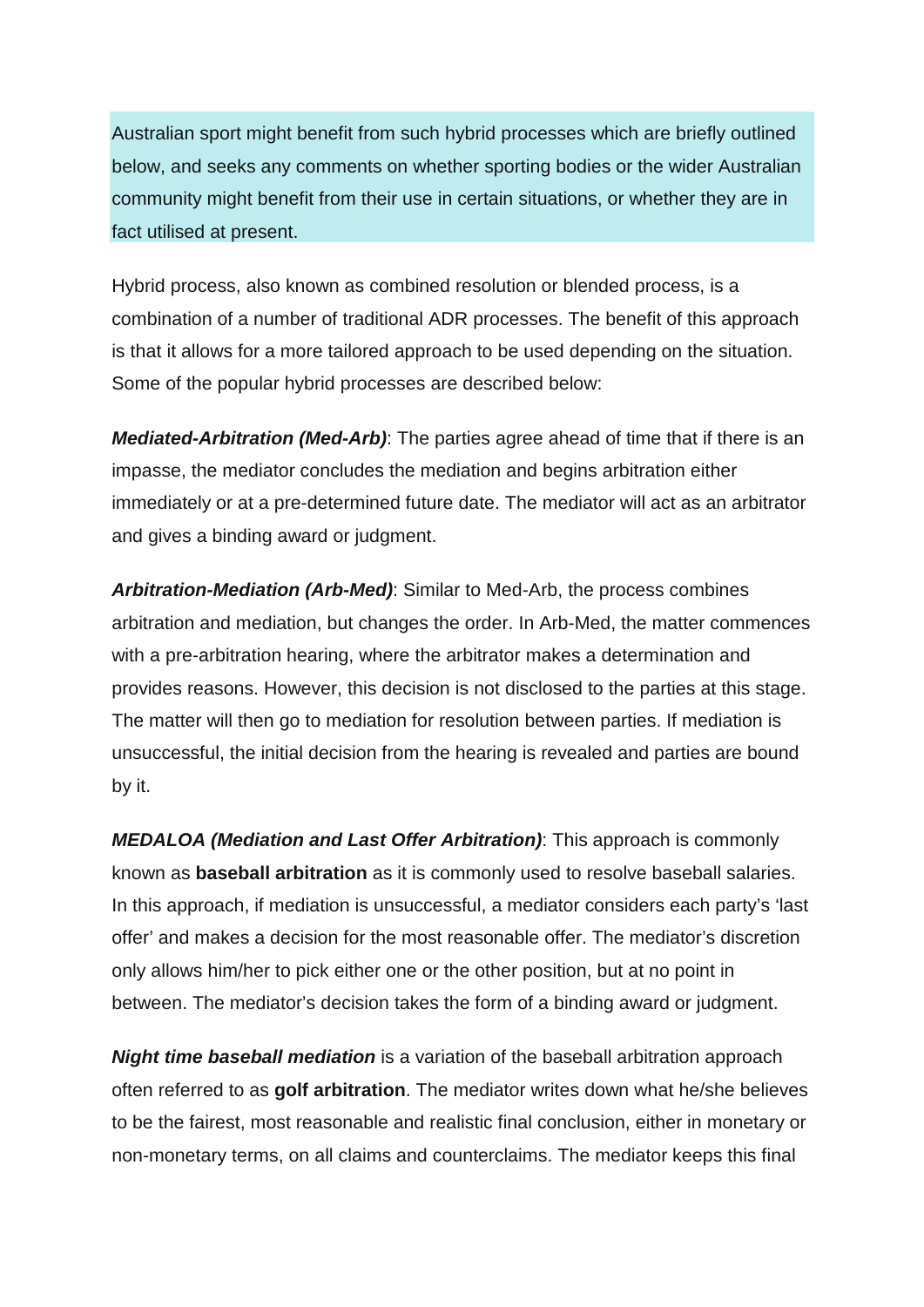position confidential and then asks all sides to write down their final positions. The side whose final position is closest to that of the mediator becomes an award or judgment.

*Pocket golf mediation*: This approach commences with a mediator carefully reviewing the matter and writing down a recommendation that he/she deems to be the most appropriate solution. The mediator then runs a separate meeting with each party where the offer is pitched to that party in private. If both parties agree to the offer, it is binding. If only one side accepts, that side does not lose face because the party which does not accept does not know the position of the other side.

## **WADA-complaint anti-doping regimes**

The World Anti-Doping Authority (WADA) has promulgated the World Anti-Doping Code (WADC) which obliges signatory sporting bodies to follow particular procedures and rules in cases of suspected doping rule violations. In Australia, the WADA and WADC are formally recognised under the National Anti-Doping Scheme enshrined in the *Australian Sports Anti-Doping Authority Regulations 2006*, made under the *ASADA Act 2006*. Both the ASADA Act and ASADA Regulations contain detailed mandatory provisions for handling suspected doping rule violations. These provisions do not recognise any formal role for ADR, noting that regulation of suspected doping rule violations is a complex combination of private and public law. WADA-based anti-doping regimes are ultimately predicated upon binding determinations by private sporting tribunals, subject to 'supervisory' arbitrations by the Court of Arbitration for Sport. These regimes do not allow for ADR-mediated resolution of disputes concerning suspected doping rule violations. To that extent, anti-doping regimes may be seen as quite distinct from those mechanisms which apply to resolution of other sports-related disputes.

## **What needs to happen?**

The use of traditional ADR processes has been the preferred ADR methods in sport, namely, the use of an arbitral determination process. However, hybrid processes have had significant success overseas, and ADRAC queries whether they might prove useful in some areas such as Australian sport, and perhaps more broadly.